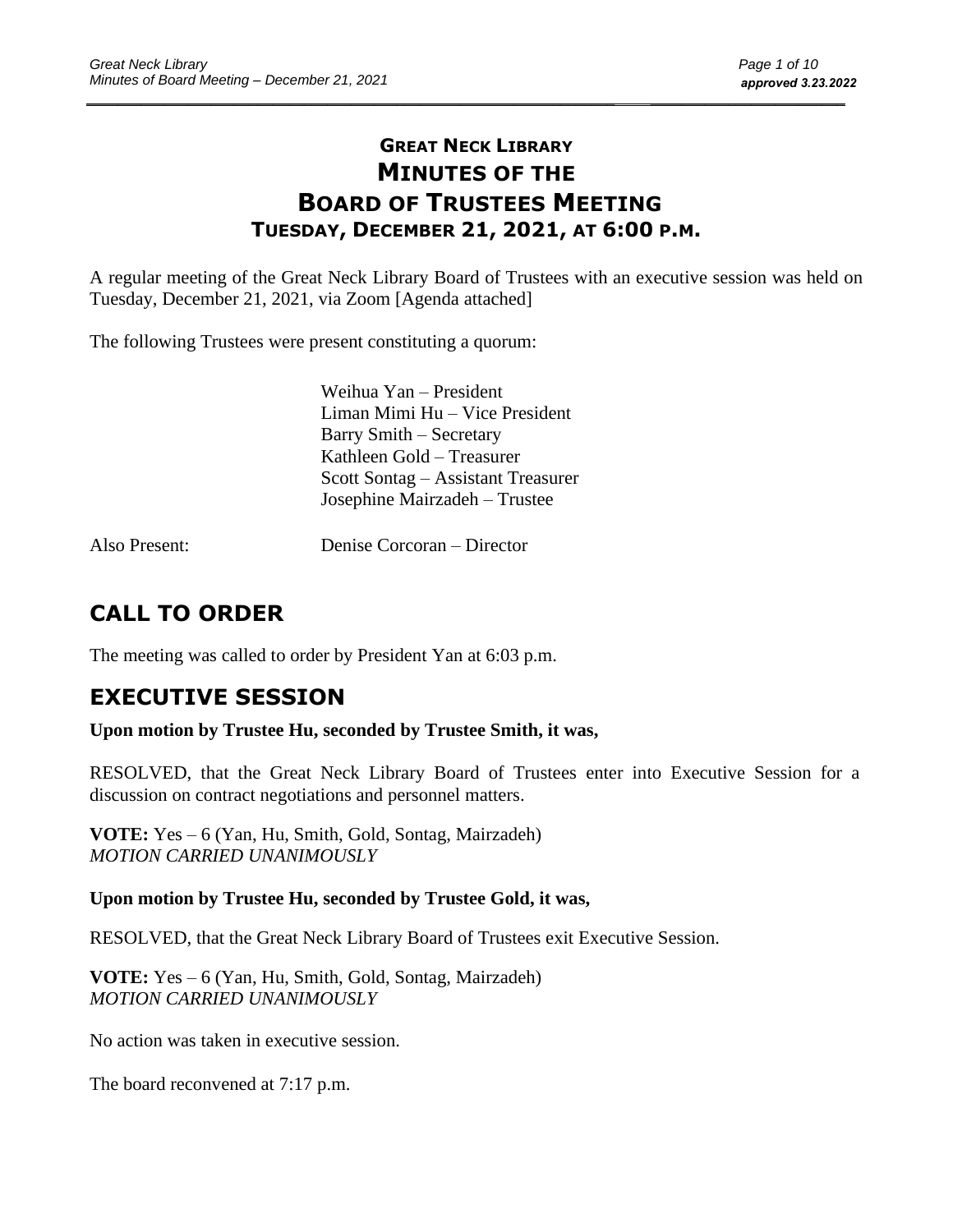President Yan announced that there will be additional resolutions on tonight's agenda which include adjustment to the salaries of administrative personnel and an appointment for the board vacancy.

# **PUBLIC COMMENTS ON PUBLISHED AGENDA**

None

## **MINUTES**

**Upon motion by Trustee Gold, seconded by Trustee Hu, it was,**

**MOVED,** that the Great Neck Library Board of Trustees approve the minutes of the November 15, 2021 board meeting as presented.

**VOTE:** Yes – 6 (Yan, Hu, Smith, Gold, Sontag, Mairzadeh) *MOTION CARRIED UNANIMOUSLY* 

# **TREASURER/BUSINESS MANAGER REPORT**

**Upon motion by Trustee Gold, seconded by Trustee Hu, it was,**

**RESOLVED,** that the Great Neck Library Board of Trustees accept the following financial reports which have been reviewed by the Audit Committee**:** 

- a. December 21, 2021, Treasurer's Report;
- b. Warrant dated December 3, 2021 through December 12, 2021 which has been reviewed by the Treasurer, the sums set against their respective names, amounting in the aggregate to \$318,268.81.
- c. Payroll Warrants for pay dates November 4th, and November 18th, 2021, which have been reviewed by the Treasurer, (in the amounts of \$144,120.31 and \$136,584.80 respectively,) for a total of \$280,705.11.

**VOTE:** Yes – 6 (Yan, Hu, Smith, Gold, Sontag, Mairzadeh) *MOTION CARRIED UNANIMOUSLY* 

# **PAYROLL CHANGES**

**Upon motion by Trustee Gold, seconded by Trustee Hu, it was,**

**RESOLVED,** that the Great Neck Library Board of Trustees accept the Payroll Changes report of November 5 through December 9, 2021 as presented, which has been reviewed by the Audit Committee.

**VOTE:** Yes – 6 (Yan, Hu, Smith, Gold, Sontag, Mairzadeh) *MOTION CARRIED UNANIMOUSLY*

# **REPORTS**

### **Policy and Bylaws Committee**

Trustee Hu reported that the committee continues the process of streamlining the policy manual. On tonight's agenda several sections are being proposed for removal on a first read. She noted that many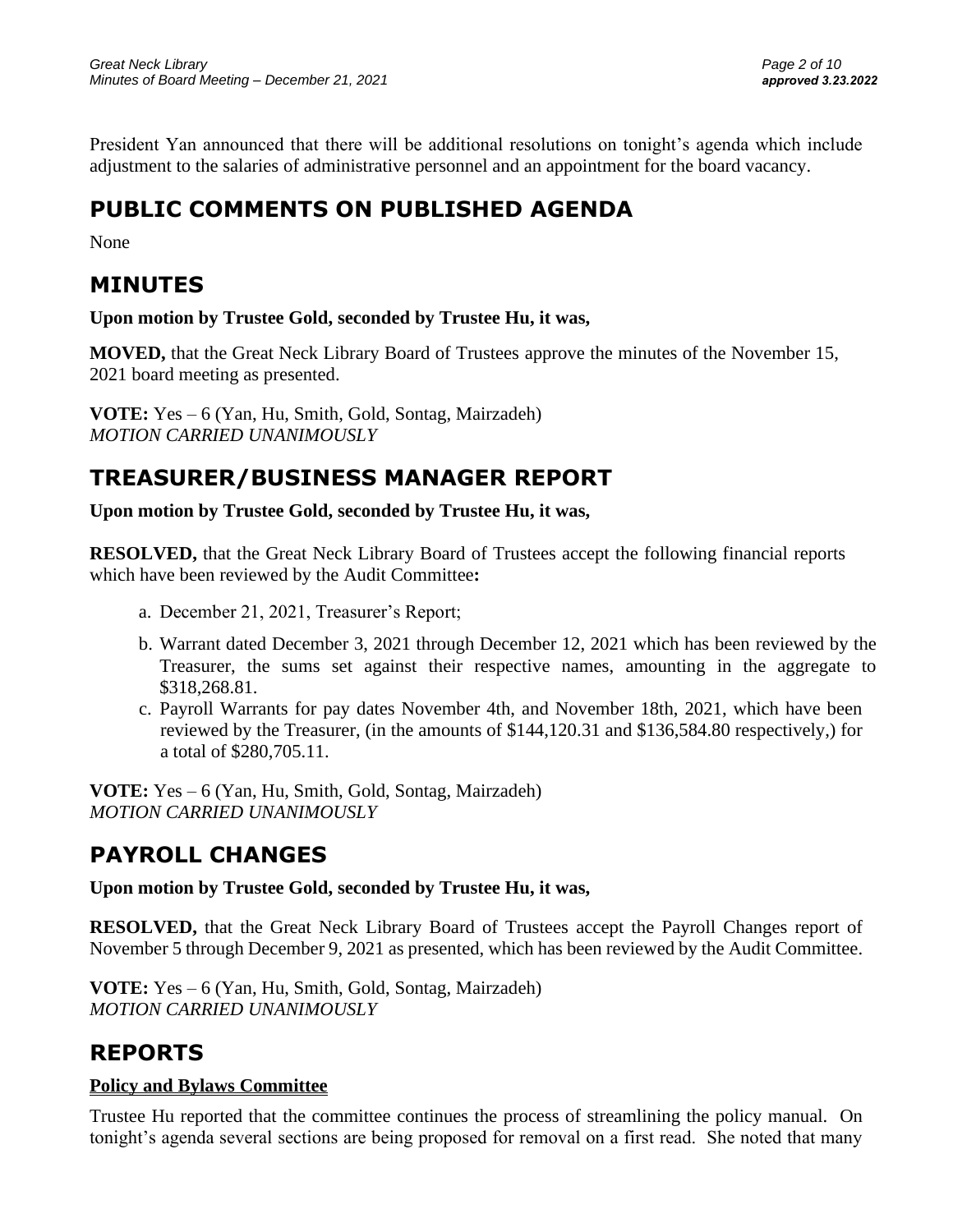of these policies are procedures, not actually policy level. Trustee Hu added that many forms are being proposed for removal from the manual and will be made available online. She encouraged everyone to review these policies which are attached with today's meeting materials. Trustee Hu stated that all these changes have been vetted by industry professionals.

#### **Director's Report**

Director Denise Corcoran announced that they continue to post, interview and select candidates for appointment. If the board approves these appointments tonight, the library will have hired 1 full-time librarian, 3 part-time librarians, 3 full-time clerks, 2 part-time clerks and 2 part-time pages. Director Corcoran stated that she was in contact with Dr. Rivers who informed her that the equity audit is not completed to technical issues. She reported that most of the new shelving at Main has been installed and that they continue to add books from the bookrooms to these shelves so that the patrons will have better access. Director Corcoran shared that Lakeville is now open and that patrons returned and are happily using their services. She announced that tonight, staff administration contracts are being presented for consideration. Two are past renewal dates and two are expiring. Director Corcoran stated that the administrative staff have gone a few years without cost-of-living assessments. The assessments being proposed tonight will bring this staff in line with the current standards throughout Nassau Library Systems and the community for salary.

Text of Denise Corcoran's, Director, written report is below:

#### **ADMINISTRATION**

- We reported and posted one "Notice of Workplace Exposure to a Communicable Disease" on 11/15. All standard protocols were followed.
- We continue to post, interview, and select candidates to recommend for appointment. To date, if the board approves the appointments on the agenda today, we will have hired 1 F/T librarian, 3 P/T librarians, 3 F/T clerks, 2 P/T clerks, and 2 P/T pages. Originally, we had hired 4 P/T librarians, but we were very impressed with one of our new hires who had also applied for a F/T position and she became the successful recommended candidate.
- I have been in contact with Dr. Rivers via phone and email for the full results of our equity audit. The audit is not complete due to technical issues, but we should have it shortly.
- Staff have been completing their mandatory NYS Harassment Prevention Training.
- We have started our onboarding program for new staff members which includes the history of the library, tours of Main and the branches, and introduction staff, departments, and collections.
- I have met with Department and Branch Heads to discuss library operations, programming and upcoming initiatives.
- I continue to meet with the Presidents of the Department Head and Staff Association to ensure open lines of communication and a good working collaboration.
	- I have had several phone conversations and met with our patrons to resolve issues and hear suggestions for better service.

#### **COMMUNITY & OUTREACH**

- Tuesday, November 16-Trustee Handbook Book Club: Library Board Meetings
- Wednesday, November 24-NLS MLD meeting
- Thursday, December 2-Introduction to Foundation Directory online
- Wednesday, December 8-NLS Annual State of the Libraries meeting
- Tuesday, December 14-Trustee Handbook Book Club: Personnel
- Wednesday, December 15-NLS MLD meeting
- Wednesday, December 15-met with patron to discuss library programming and publicity
- I have had several phone conversations and met with our patrons to resolve issues and hear suggestions for better service.

#### **DONATIONS & GIFTS**

- Donation of 4 subscriptions of Pipa magazine from Carol Peng (resolution on board agenda)
- Donation of wicker sofa and two chairs to Levels for productions from Nick Camastro
- Donation of Poppits from Rebecca Gilliar

#### **MAIN LIBRARY**

• The installation of additional shelving at Main in the Children's room and adult areas has been completed with the exception of a few shelves. We are in the process of moving books from the bookroom to the new shelves. The additional shelving in the Media room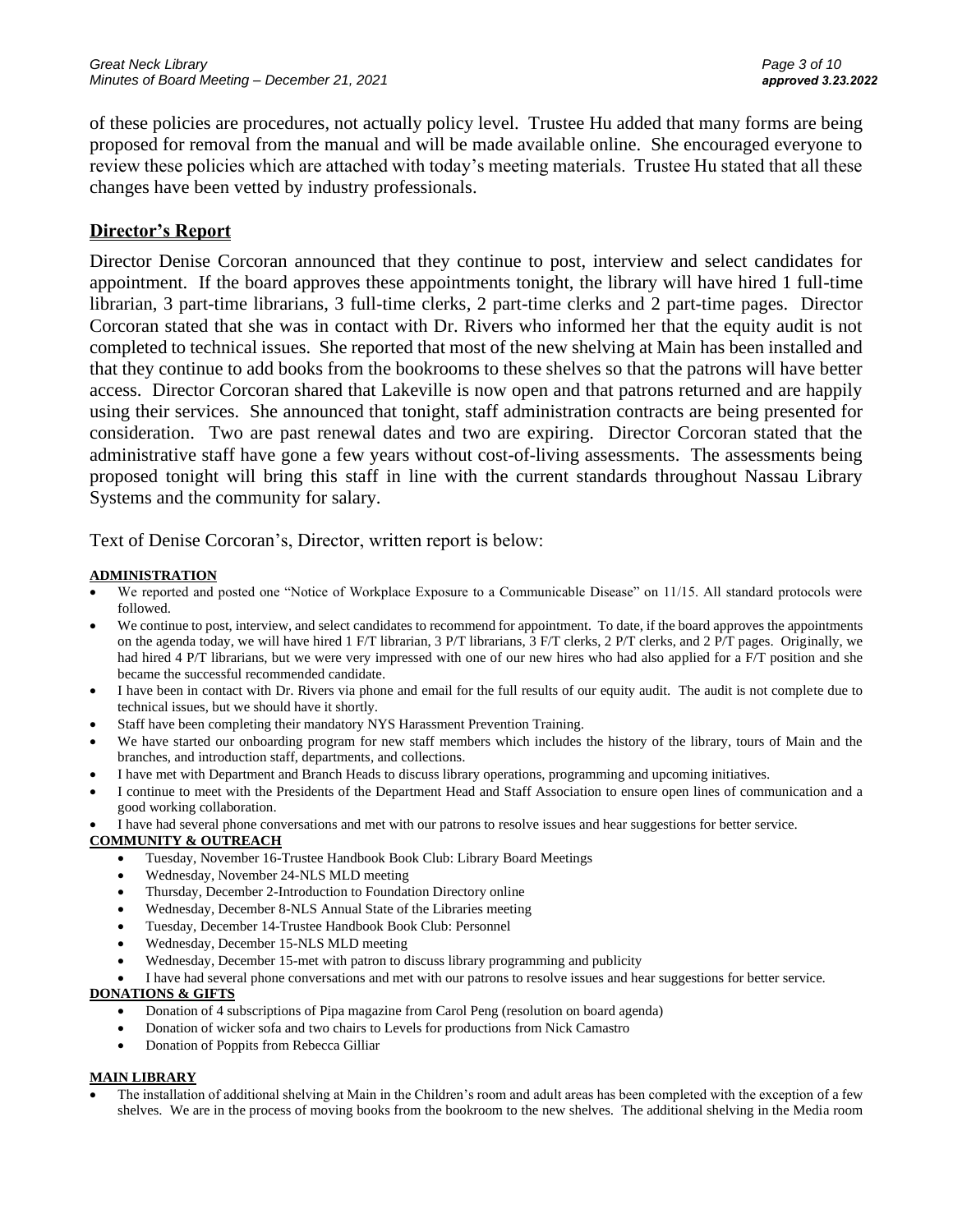still needs to be completed. There has been a delay in receiving the additional units due to supply chain disruptions during the pandemic.

#### **BRANCHES**

- Lakeville opened to the public on Wednesday, December 15<sup>th</sup>. Some additional repairs to equipment outside still need to be completed when parts arrive.
- The Parkville building permit for renovation was received by the GNSD and forwarded to us.
- Station branch needs signage which was not included in the original package. They also need shelf flippers and shelf backs which were not included in the original package. We will be working on getting estimates for those items.
- Both Station and Lakeville need removal and replacement of the vinyl window signs. We will be getting estimates for those items. **LEGISLATION**
- On December 10, 2021, Governor Kathy Hochul announced masks will be required to be worn in all indoor public places unless businesses or venues implement a vaccine requirement. This measure is effective Dec. 13, 2021 until Jan. 15, 2022, after which the State will re-evaluate based on current conditions. We have been continuing to require masks for staff and patrons over 2 years of age.

#### . **OLD BUSINESS**

None

## **NEW BUSINESS**

### **(a) Staff Retirements**

President Yan thanked the following staff, on behalf of the entire board, for their service to the Great Neck Library and the community. He wished them well in their retirement.

- Kashmira Shah, Media Clerk, retired on September 30, 2021 after 29 years of service.
- Debbie Feldman, Editorial Assistant, retired on November 30. 2021 after 21 years of service.
- Irina Zaionts, Head of Reference, is retiring on December 30, 2021 after 26 years of service.
- Donna Litke, Outreach/Programming Coordinator, is retiring on December 31, 2021 after 16 years of service.

Ms. Kashmira Shah was in attendance. She said that she loves the Great Neck Library and enjoyed working there for all those years.

### **(b) Appointment of Full Time Children's Librarian**

#### **Upon motion by Trustee Hu, seconded by Trustee Gold, it was,**

**RESOLVED,** that the Great Neck Library Board of Trustees approve the appointment of Christina Lorper to the position of Full Time Children's Librarian with a six-month probationary period, effective January 3, 2022, at an annual salary of \$56,000.00. [Job Description/Posting attached]

**VOTE:** Yes – 6 (Yan, Hu, Smith, Gold, Sontag, Mairzadeh) *MOTION CARRIED UNANIMOUSLY* 

### **(c) Appointment of Full Time Circulation Clerk**

#### **Upon motion by Trustee Hu, seconded by Trustee Gold, it was,**

**RESOLVED,** that the Great Neck Library Board of Trustees approve the appointment of Svetlana (Kir) Lagos to the position of Full Time Clerk with a six-month probationary period, effective January 3, 2022, at an annual salary of \$33,000.00. [Job Description/Posting attached]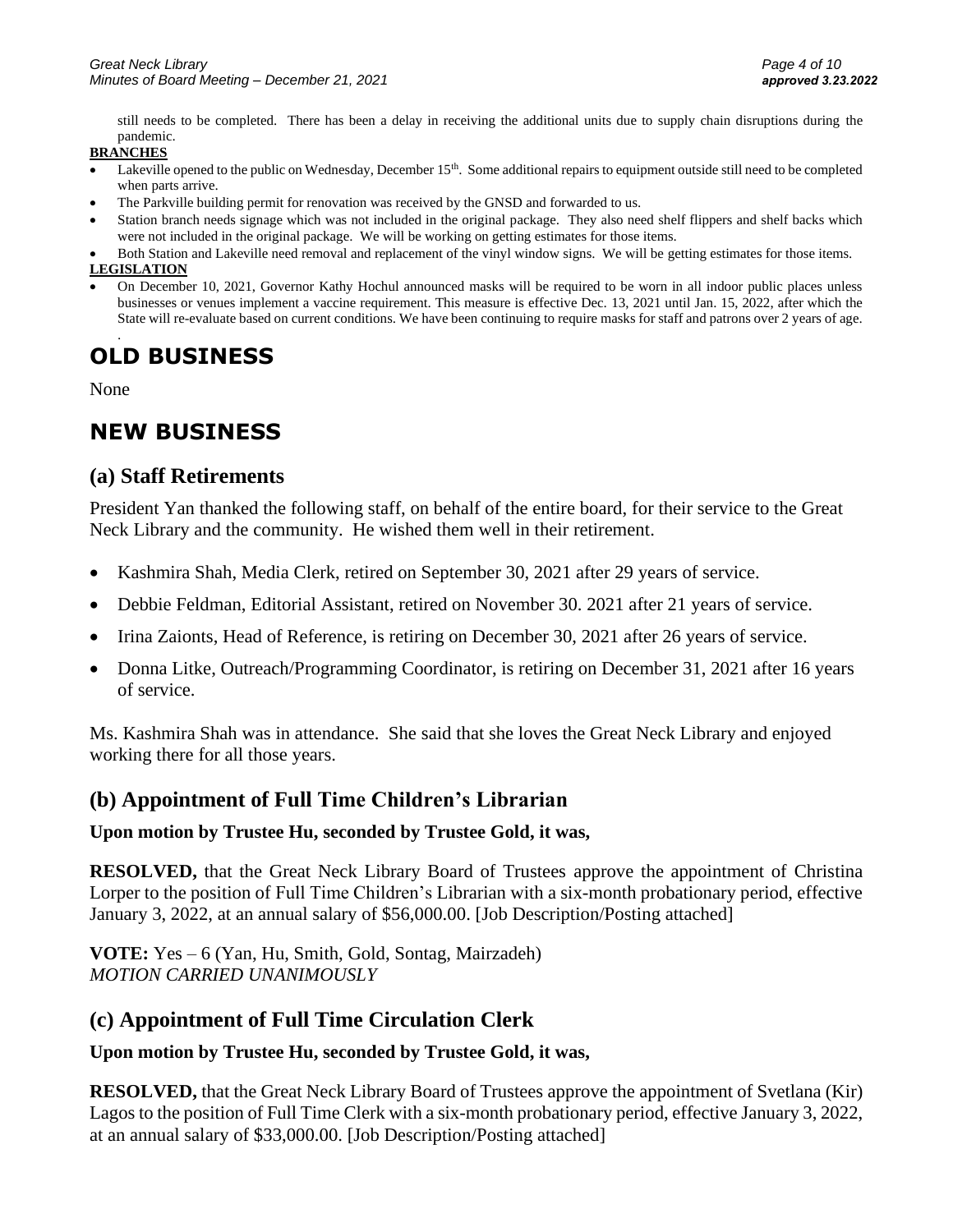**VOTE:** Yes – 6 (Yan, Hu, Smith, Gold, Sontag, Mairzadeh) *MOTION CARRIED UNANIMOUSLY* 

## **(d) Extension of Business Manager's Contract**

### **Upon motion by Trustee Hu, seconded by Trustee Gold, it was,**

**RESOLVED,** that the Great Neck Library Board of Trustees approve renew Steven Kashkin's contract as Business Manager for a three-year period with an annual salary of \$113,000 for calendar year 2022 with annual cost-of-living increases of two percent. [Job Description/Posting attached]

**VOTE:** Yes – 5 (Yan, Hu, Smith, Gold, Mairzadeh) Absent from  $Vote-1$  (Sontag) *MOTION CARRIED UNANIMOUSLY*

*Trustee Hu noted that this is a fair that is being offered to these staff members and that the inc.*

*President Yan shared that, in the last four years he has worked with Mr. Kashkin, Steve has shown great focus and dedication to ensure the library's accounting and finances. He fully supports this salary and contract extension.*

## **(e) Extension of Youth Services Coordinator Contract**

### **Upon motion by Trustee Hu, seconded by Trustee Gold, it was,**

**RESOLVED,** that the Great Neck Library Board of Trustees approve renew Adam Hinz' contract as Youth Services Coordinator for a three-year period with an annual salary of \$98,000 for calendar year 2022 with annual cost-of-living increases of two percent. [Job Description/Posting attached]

**VOTE:** Yes – 5 (Yan, Hu, Smith, Gold, Mairzadeh) Absent from  $Vote-1$  (Sontag) *MOTION CARRIED UNANIMOUSLY*

*President Yan stated that he constantly hears from members of the community about the excellent programming and services provided by Levels, which is lead by Mr. Hinz. Trustee Hu added that Adam led the effort to use the library's 3D technology to make face masks during the height of the COVID-19 pandemic.*

## **(f) Extension of Junior Accountant Contract**

### **Upon motion by Trustee Hu, seconded by Trustee Mairzadeh, it was,**

**RESOLVED,** that the Great Neck Library Board of Trustees approve renew Li Wen (Jill) Li's contract as Junior Accountant for a three-year period with an annual salary of \$71,000 for calendar year 2022 with annual cost-of-living increases of two percent. [Job Description/Posting attached]

**VOTE:** Yes – 5 (Yan, Hu, Smith, Gold, Mairzadeh) Absent from  $Vote-1$  (Sontag) *MOTION CARRIED UNANIMOUSLY*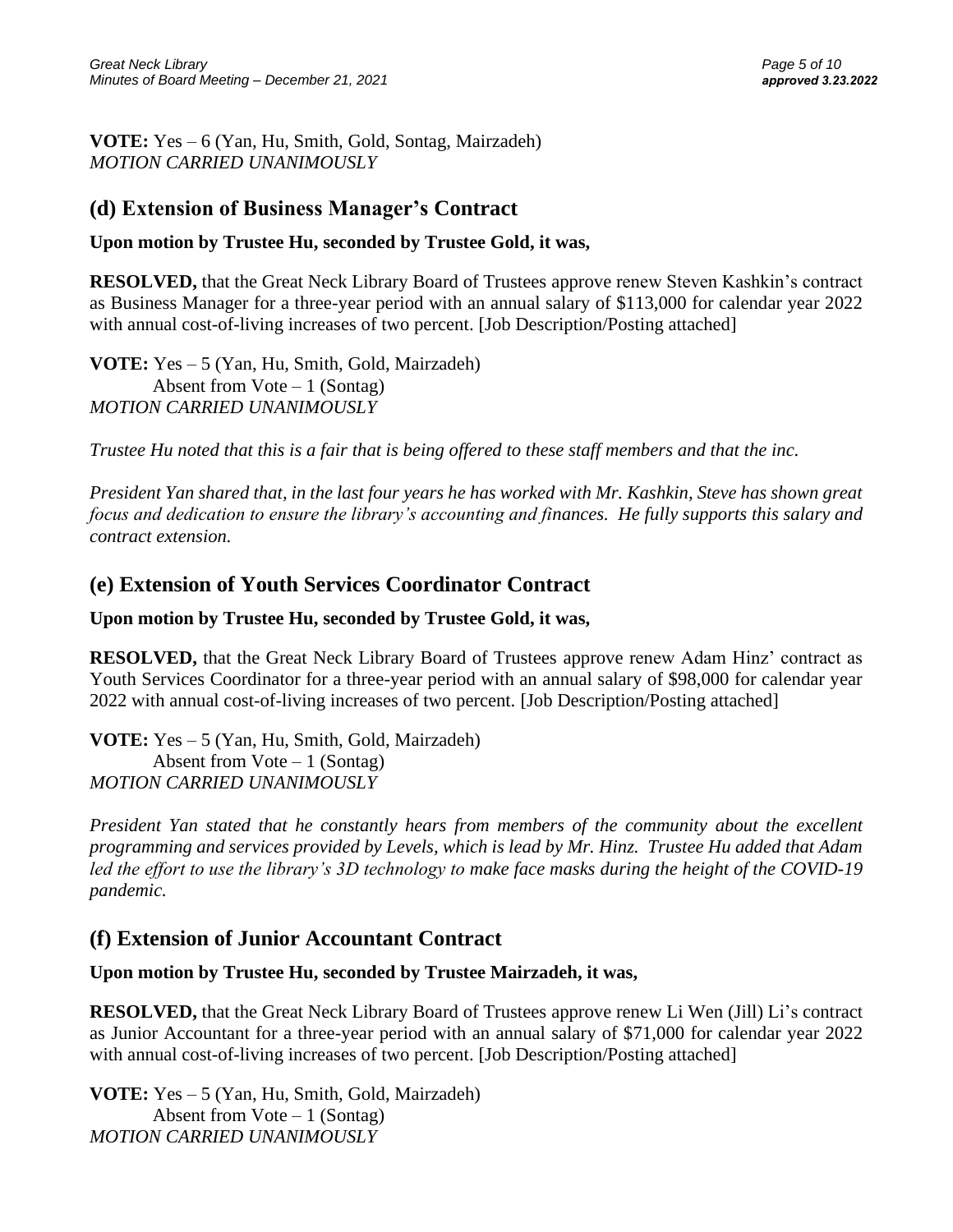*President Yan noted that Ms. Lee works closely with Steven to keep the library finances in order and thanked her for her hard work.* 

## **(g) Extension of Administrative Assistant Contract**

### **Upon motion by Trustee Hu, seconded by Trustee Mairzadeh, it was,**

**RESOLVED,** that the Great Neck Library Board of Trustees approve renew Gina Chase's contract as Administrative Assistant for a three-year period with an annual salary of \$70,000 for calendar year 2022 with annual cost-of-living increases of two percent. [Job Description/Posting attached]

**VOTE:** Yes – 5 (Yan, Hu, Smith, Gold, Mairzadeh) Absent from  $Vote-1$  (Sontag) *MOTION CARRIED UNANIMOUSLY*

*Trustee Hu noted the quality of Ms. Chase's meeting minutes and added that this adjustment is well deserved. President Yan stated he has the pleasure of working with Ms. Chase through her role as Assistant to the Director but as the conduit from the Director to the Board. She always does what is asked from her and provides work of the highest quality.* 

## **(h) Acceptance of Gift-Pipa Magazine**

### **Upon motion by Trustee Gold, seconded by Trustee Hu, it was,**

**RESOLVED,** that the Great Neck Library Board of Trustees accept the donation of four (4) One Year Subscriptions to PIPA Magazine from Carol Peng and that an acknowledgment and thank you letter be issued to Ms. Peng.

**VOTE:** Yes – 6 (Yan, Hu, Smith, Gold, Sontag, Mairzadeh) *MOTION CARRIED UNANIMOUSLY* 

*President Yan stated that Pipa is a Chinese language children's magazine that Ms. Peng has been donating to the library for the past four years. Trustee Hu added that Ms. Peng is a devoted member of the community who is an avid supporter of the library. She thanked her for the generous donation.*

## **(i) Acknowledgement of Gifts**

- Donation of wicker sofa and two chairs for Levels productions from Nicholas Camastro. President Yan announced that Mr. Camastro is the library's Head of Circulation.
- Donation of Poppits from Rebecca Gilliar. President Yan thanked Ms. Gilliar for her constant interest in library affairs and for always promoting and helping the library.

## **(j) Proposed Policy Changes**

President Yan stated that over the last few years the board has spent a tremendous amount of time trying to simplify the library policies to ensure that their consistency and transparency. All the pages being proposed for removal for a first read are attached to the meeting materials for review.

### **Remove the following sections from the Policy Manual**

a. Remove: Section 300-30 Responsibilities of Department Heads and Branch Heads  $-1<sup>st</sup>$  Read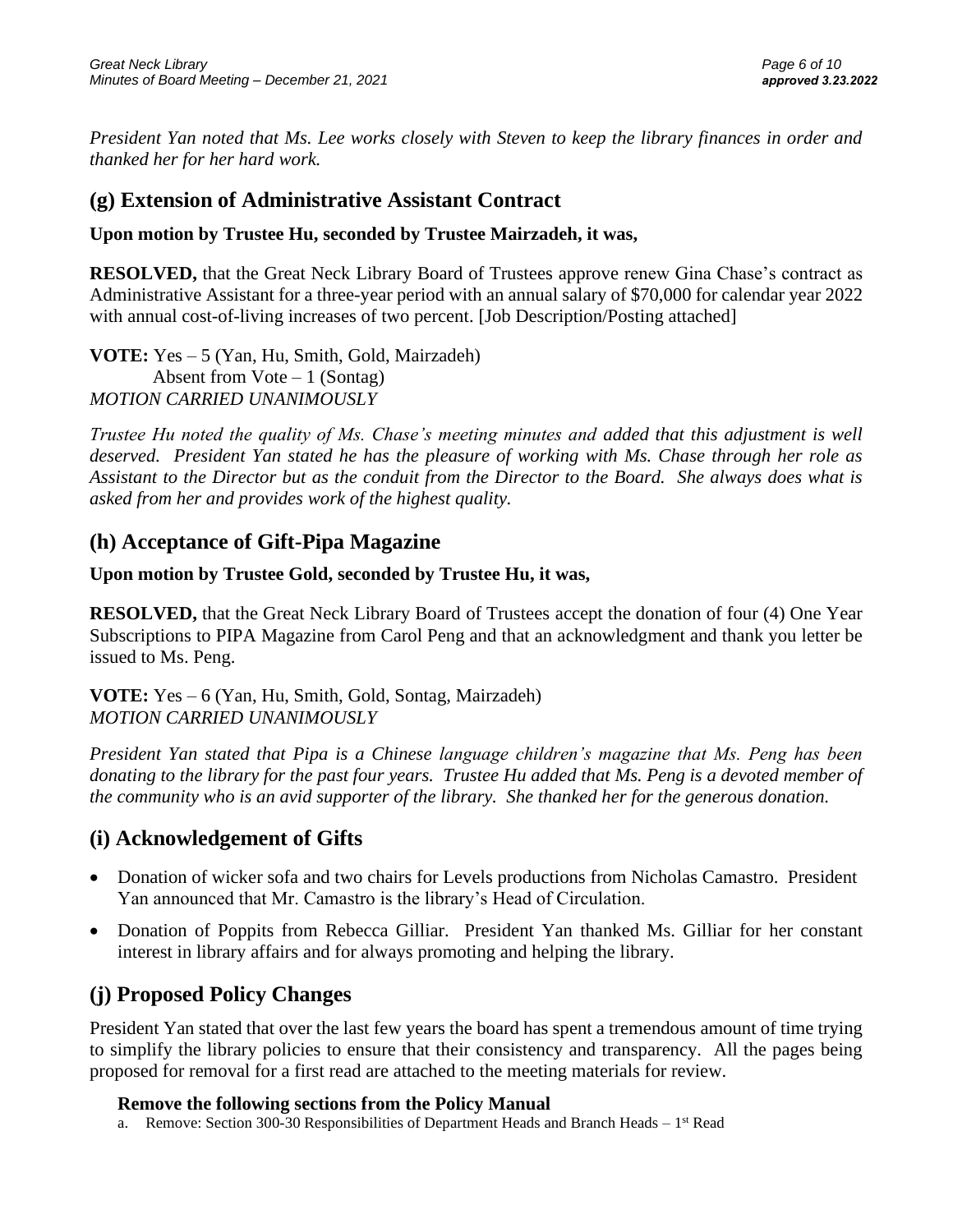- b. Remove: Section 400-12 GASB  $54 1$ <sup>st</sup> Read
- c. Remove: Section 500-10 Mission Statement 1<sup>st</sup> Read
- d. Remove: Section 500-50 Hours of Service 1<sup>st</sup> Read
- e. Remove: Section 500-82 Time Recording  $-1<sup>st</sup>$  Read
- f. Remove: Section 600-15 Discarding of Excess Volumes  $-1<sup>st</sup>$  Read
- g. Remove: Section 1300 Relationships with Other Agencies  $-1<sup>st</sup>$  Read
- h. Remove: Section 1400-10 Bomb Threats  $-1<sup>st</sup>$  Read
- i. Remove: Section 1400-20 Fire  $-1<sup>st</sup>$  Read

#### **Remove the following forms from the Policy Manual**

- j. Remove: Page 76 (500-65) Application for Access to Public Records  $-1^{st}$  Read
- k. Remove: Page 87 Conflict of Interest  $-1<sup>st</sup>$  Read
- 1. Remove: Page 95 (600-10) Deed of Gift Agreement  $-1<sup>st</sup>$  Read
- m. Remove: Pages 173 176 Meeting Room Application 1<sup>st</sup> Read
- n. Remove: Page 178 Application for Use of the Piano  $-1$ <sup>st</sup> Read
- o. Remove: Pages 182 183 Application to Exhibit in the Great Neck Library Gallery  $-1^{st}$  Read
- p. Remove: Pages 191-192 (800-75) Liability Waiver  $-1$ <sup>st</sup> Read
- q. Remove: Page 196 3D Printing Consent Form 1<sup>st</sup> Read
- r. Remove: Pages  $206 207$  (1100-10) Rules for Non-Sponsored Programs in Levels  $-1<sup>st</sup>$  Read

#### **Remove the following attachments from the Policy Manual**

- s. Remove: Pages 59-61 ADA Service Animals Guideline 1<sup>st</sup> Read
- t. Remove: Pages 138-141 (600-30) Freedom to Read  $-1$ <sup>st</sup> Read
- u. Remove: Page 143-145 (600-40) Library Bill of Rights  $-1$ <sup>st</sup> Read
- v. Remove: Page  $147 (600-50)$  Freedom to View Statement  $-1<sup>st</sup>$  Read
- w. Remove: Pages  $231 233$  (1500-10) Trustee Duties and Responsibilities  $-1^{st}$  Read

### **(k) Denial of FOIL request**

#### **Upon motion by Trustee Hu, seconded by Trustee Gold, it was,**

**RESOLVED,** that the Great Neck Library Board of Trustees deny the FOIL request from Mr. Katz.

**VOTE:** Yes – 6 (Yan, Hu, Smith, Gold, Sontag, Mairzadeh) *MOTION CARRIED UNANIMOUSLY*

*President Yan stated that the library is denying this request, based on the recommendation of the library attorney, in order to protect the confidentiality of the library users.*

### **(l) Appointment for Board Vacancy**

#### **Upon motion by Trustee Hu, seconded by Trustee Gold, it was,**

**RESOLVED,** that the Great Neck Library Board of Trustees appoint Jenni Lurman to the vacant seat previously held by Chelsea Sassouni effective December 21, 2021.

**VOTE:** Yes – 5 (Yan, Hu, Gold, Sontag, Mairzadeh)  $No-1$  (Smith) *MOTION CARRIED*

*President Yan reported that former Trustee Sassouni resigned due to a change in circumstances. He appreciated her unique perspective on library issues, common sense approach to matters and cool*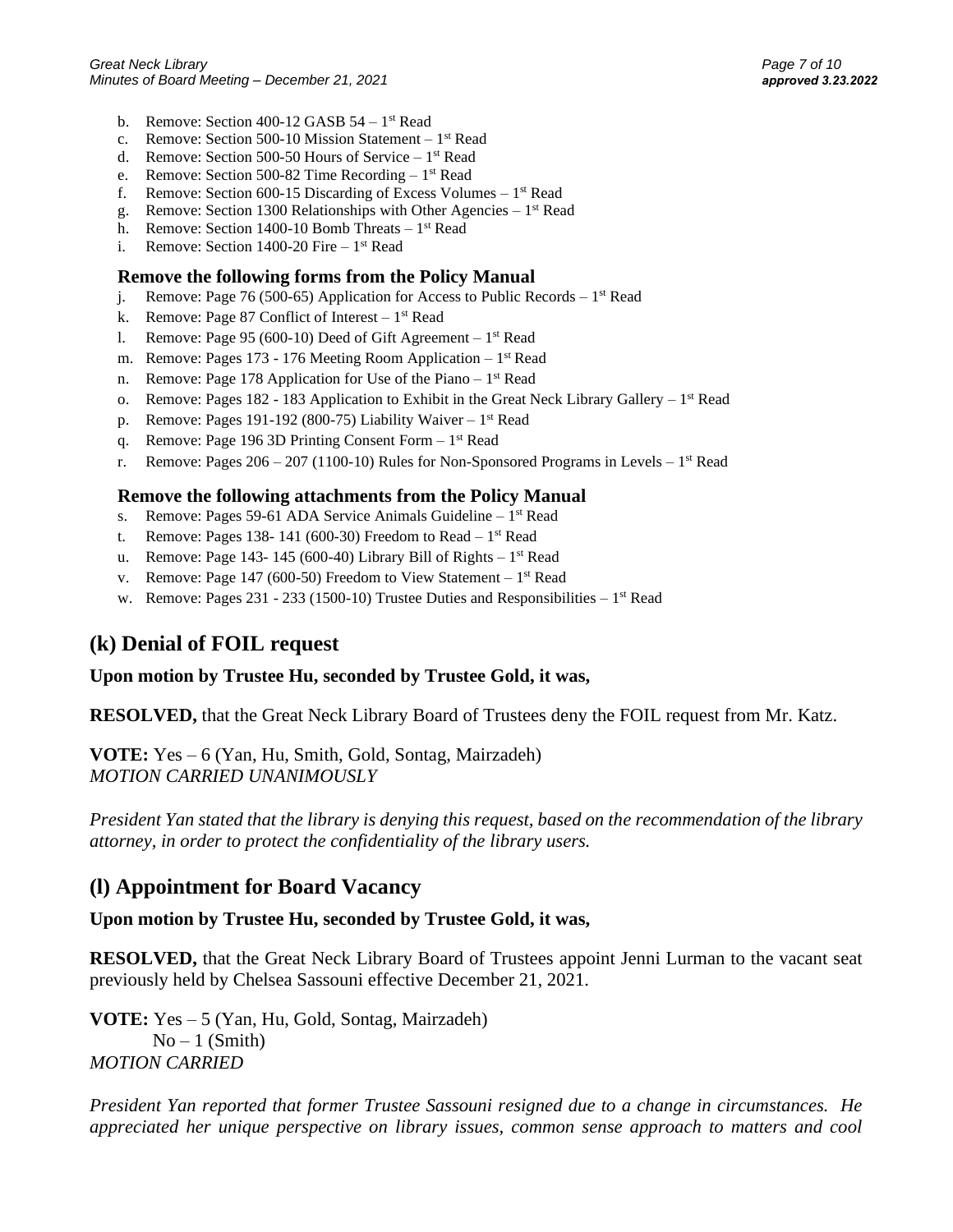*headedness during library discussions. President Yan hopes to continue her legacy by filling her seat with an independent thinker who is committed to the best interest of the library. The board has deemed that the Nominating Committee was not able to present two or more valid candidates within the 60 days deadline, therefore they proceeded to conduct their own search according to a NYS law governing nonprofit corporation board agencies. They opened a search to the entire community from November 29 through December 3 and received an overwhelming response of 14 applications with very impressive credentials and diverse backgrounds. After carefully interviewing all the candidates the board is ready to present a final candidate to be voted on by the full board to fill the vacancy.*

*Trustee Smith feels that the Nominating Committee is an integral part of the organization for vetting and working together with the board to fill board vacancies. He thinks that circumventing the process risks the association not fulfilling its fiduciary obligation and goes against the populace vote.*

*Public Comment: N. Hakimi - Do bylaws allow board to bypass the Nominating Committee? Trustee Hu stated that the board resorted to NYS law due to a violation by the Nominating Committee. Trustee Gold added that the person that was nominated by the Nominating Committee wrote literature that was very anti Iranian and anti-orthodox. Trustee Gold wants the members of the public to understand this. Trustee Sontag welcomes everyone in the public to speak but to please be respectful and not to accuse the board of bad practices.* 

*M. Elgadeh – Was there only one name put forward by the Nominating Committee? President Yan responded that two names were presented. One person was very divisive and widely condemned in the community. The board communicated its concern to the Nominating Committee twice asking them to provide an additional candidate. The committee insisted that the board interview the two candidates presented despite the divisiveness of one of the candidates. Since no additional candidate was provided within the 60-day time period, the board, conducted its own search and interviewed all 14 candidates who applied. President Yan concluded that they are very happy to nominate someone they believe will be a good asset to the board. Trustee Smith says this is a community that voted and that we must accept their will. The board should not go around the community's wishes.*

*Katie iPhone – Can this vote wait a week?*

*N. Hakimi – Board is not disclosing who candidates were and the reasons for not choosing them. Also not being transparent by denying FOIL requests.*

*President Yan clarified that the FOIL was denied because it was specifically asking for names and addresses of every person who voted at the last library election. The board wants to protect patron privacy.*

*Trustee Sontag welcomes public comments and understands disagreements but remember these are your neighbors so please consider your words before you say them. Events that occurred at the last library election were very disturbing with staff being threatened. Perhaps a police presence is needed at the next election to avoid such situations. President Yan echoed Trustee Sontag's comments.* 

*Marni L – Stated that the board solicited resumes to fill the board vacancy from the community at large so they did nothing wrong.*

*J. Esrail – Postpone selection for one week.*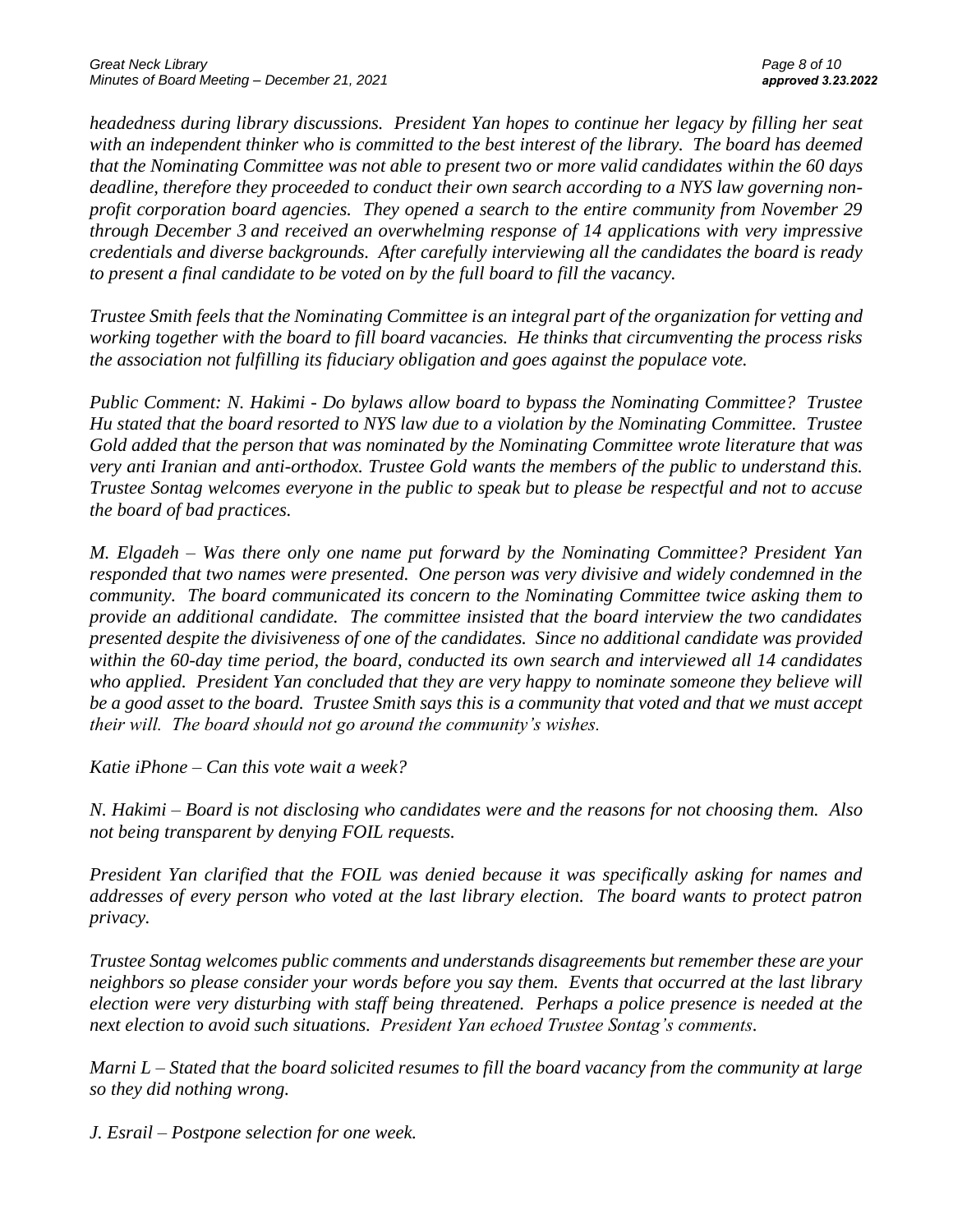*Trustee Smith appreciatesthe interest of the community and encourages all to email Marietta DiCamillo, Chair of the Nominating, on this. He assured that this issue will not die tonight and feels that if they don't follow the will of the people, it is a sad state. Trustee Sontag accepts Trustee Smith's comments but reminded all that there have been 12 library directors in the same number of years. Please take a moment to consider the damage that is being done in the library.*

*M. DiCamillo – The initial candidates were provided before the 60 days. Two names were provided before one withdrew when he won the election. A replacement was provided. The committee was advised that one of the candidates was unacceptable. She said that the committee then provided the board with another name. Ms. DiCamillo feels that committee has obeyed the bylaws and the board is deciding to do what it will. President Yan reiterated the board's stand that the Nominating Committee did not fulfill its obligation.*

*Trustee Smith made a motion to table this for clarification on the advice of our library counsel who has advised us against making this action. President Yan clarified that counsel did not advice against it and simply just presented his opinion. No second was received for the motion; therefore, it was denied. Trustee Hu stated that the library is potentially involved in litigation so many discussions are going to be discoverable. She hopes that all in attendance know that she has the best interest of the library at heart. The reason the board has been discreet in not disclosing specific candidates' names, at their own risk of personal attack, is due to confidentiality. Trustee Hu is confident that if everyone knew the reasons one of the candidates cannot be considered they would understand.* 

*A. Parizianu – What was criteria when selection candidate to fill board vacancy? President Yan answered that although there are no specific criteria the board looked at experience, willingness to serve, community standing and area of expertise to compliment the board when making their selection.*

*Emil – Who decides appropriateness of candidate to fill board vacancy. Need process to be done properly and with full disclosure otherwise this will happen with the school board and he will not allow that. President Yan said there is a certain ethical and common-sense approach as to what is appropriate. People who are not widely accepted within the community should not be considered for the board. Emil said he does not trust Wei. Emil said that the library lawyer told the board not to do this. President Yan reiterated that candidate names cannot be shared in order to provide privacy to them. He added that he is troubled by Emil's statement regarding the library counsel's advice since this is privileged and confidential information that should not be disclosed to the public.* 

*Katie iPhone – Information on legal counsel's advice to the board has been going around. She said that this implies that that someone on the board has been leaking the information. President Yan thanked her for sharing this.* 

*Great Neck Agent – When did Chelsea Sassouni notify the board of her resignation. President Yan said that Ms. Sassouni tendered her resignation at the end of August / beginning of September. It became official when the board accepted her resignation at its September 14th board meeting. Per the bylaws, the Nominating Committee needed to submit two names by November 14th .* 

*Tania Friedberg – Her and almost 200 moms of Great Neck feel that people are making choices for them that they do not agree with. They are scared that the library echelon wants to mandate things on their children. Ms. Friedberg said that the library board, for whatever reason, is connected to some sort of*